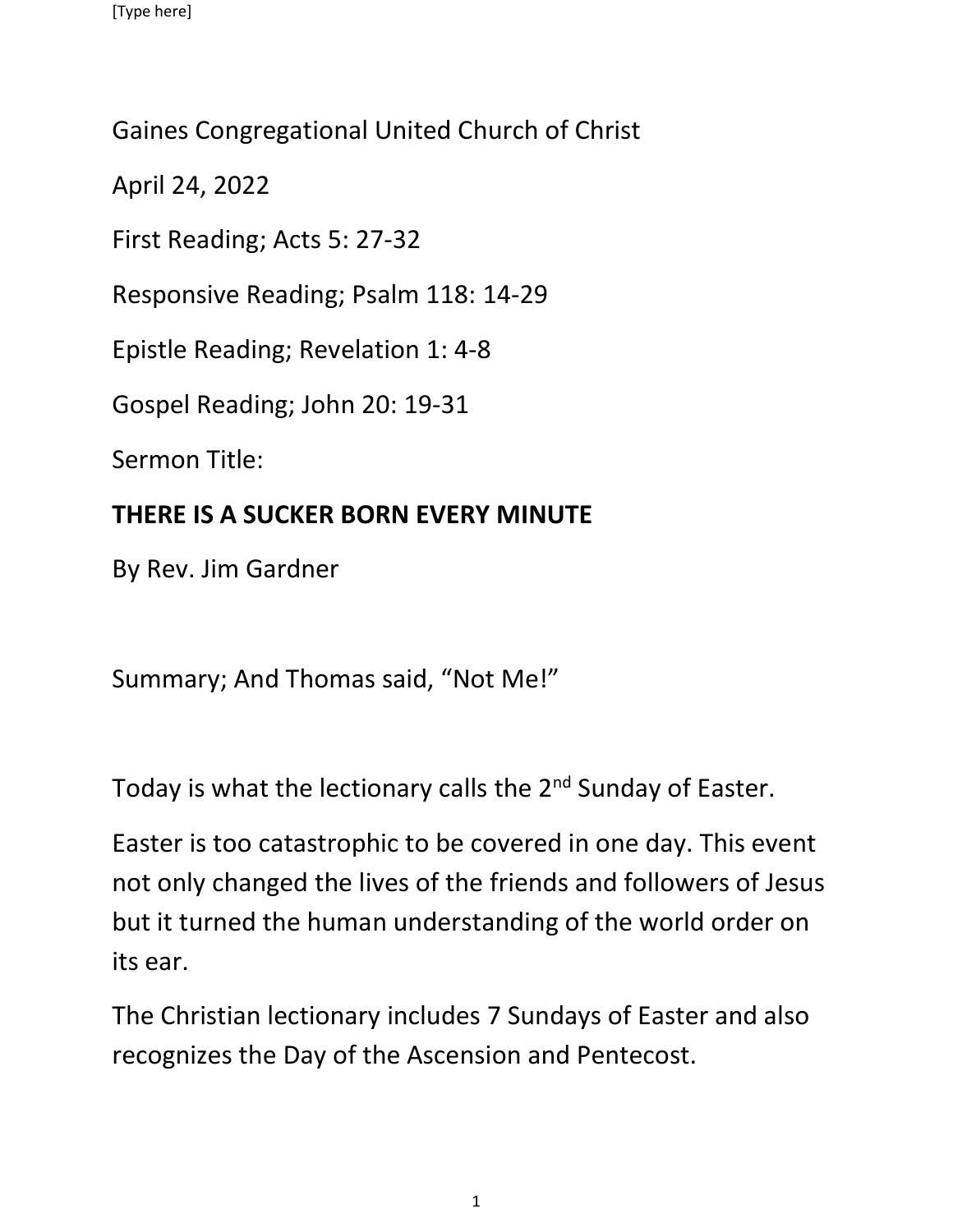In today's scripture readings Psalm 118 tells of the magnificence of God which is later revealed in Jesus. Acts tells of the panic of the religious authorities and the spread of the teaching of "The Way". And then Revelations predicts the coming universal recognition of Jesus as King of Kings and Lord of Lords and as the one who will rule over all the Kingdoms of the world. This is bigger than anything to happen since the exodus from the Garden of Eden.

In Acts the authorities are so afraid of what was happening that they would not even refer to Jesus in what was going on. Instead of naming Jesus they say, "Did we not strictly command you not to teach in THIS name?" Then they accidently complimented the apostles by saying, "you have filled Jerusalem with your doctrine and intend to bring this Man's blood on us."

I guess they forgot that when calling for the crucifixion they said, "His blood be on us and on our children." Oops! (That was recorded in Matthew by the way.}

Any who!

And now we get to the beautiful human side of this story. Thomas, Thomas, Thomas.

Thomas the disciple that will forever be known as Doubting Thomas.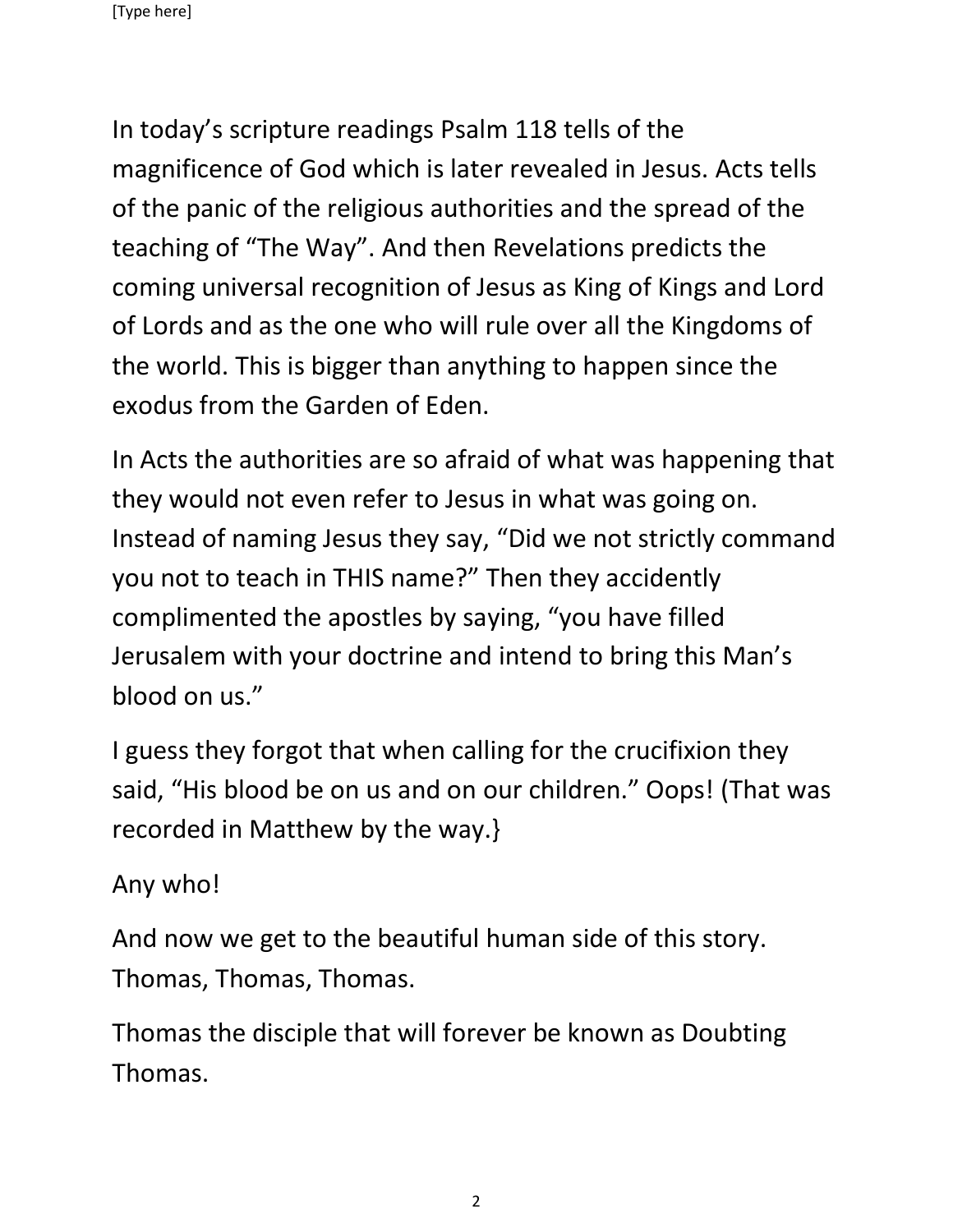Now granted Thomas asked a lot of questions. In the House of many mansions verse, Jesus says, "you know where I am going and you know the way." To which Thomas said, "Master, we do not know where you are going. How can we know the way?"

I think someone once said that there are no stupid questions and Thomas was a definite believer in this. Thomas did not want to make a mistake so he asked that things be spelled out in detail for him.

Actually, Thomas did not ask to see anything that the other disciples had not already seen. In John we read, "When He had said this, He showed them His hands and His side. Then the disciples were glad when they saw the Lord."

One of the greatest fears of mankind is that they might be conned into believing something that is not true. "If it sounds too good to be true it probably is."

Thomas had recently witnessed the terrible death of his friend and teacher. Thomas was devastated and he was not going to go through that hurt again. When his friends told him that Jesus was alive it sounded too good to be true. Thomas was not going to get his hopes up so he could be emotionally destroyed again. So, Thomas utters that famous phrase, "Unless I see the print of the nails in His hands and put my finger into the print of the nails and my hand into His side I will not believe."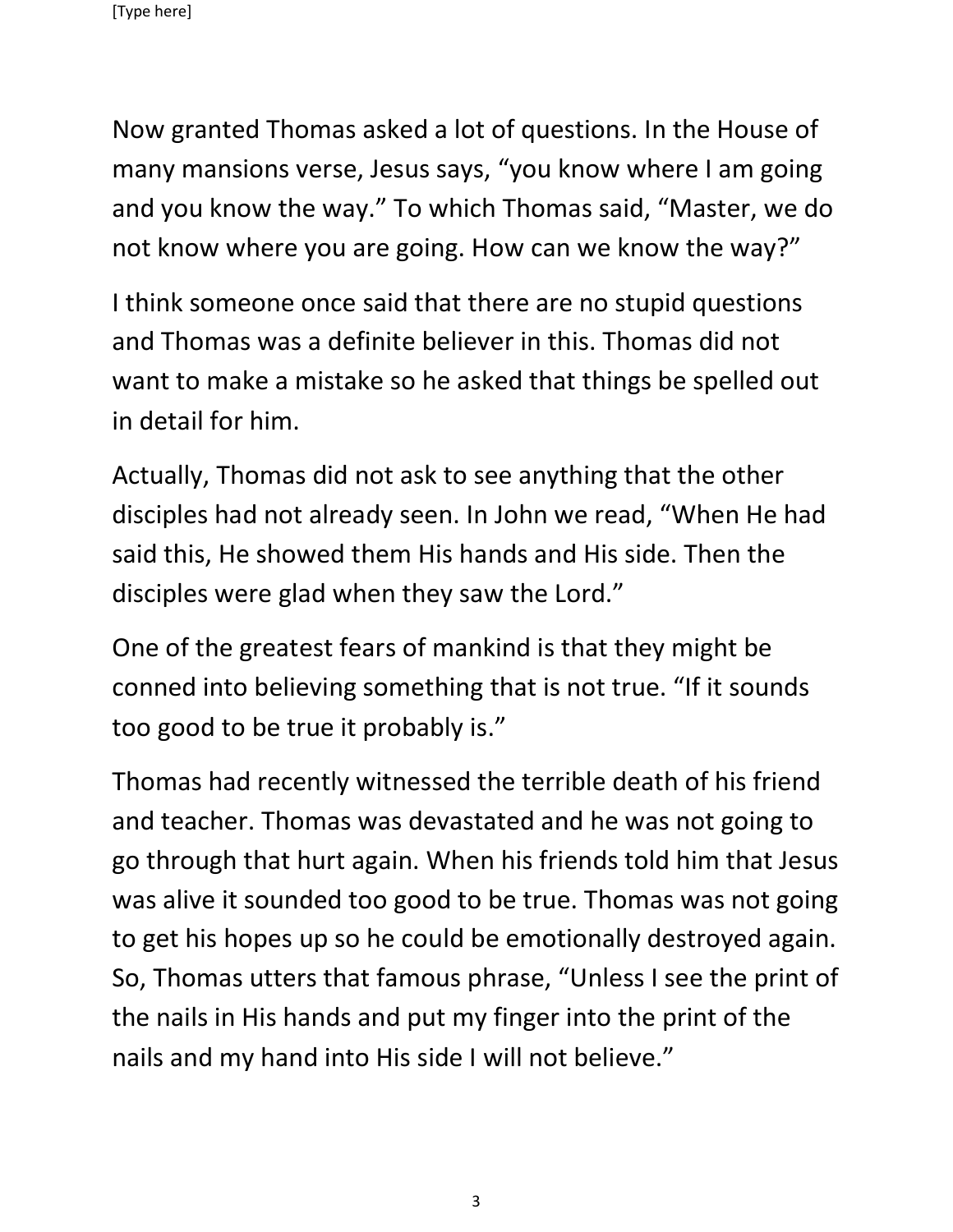Can't you just hear the agony in his voice as he said these words? Then comes that all loving Jesus, the one that loved others so much He just went through the crucifixion for them. That beautiful man/God said to Thomas, "Reach your finger here, and look at My hands; and reach your hand here, and put it into My side. Do not be unbelieving, but believing." Then comes the word that maybe Thomas should be known for, "My Lord and my God!"

Many people have looked at the next words said by Jesus to Thomas as a criticism but I do not believe that Jesus was criticizing Thomas, but rather I believe Jesus was predicting the very thing that would make it difficult for future generations to believe in Him.

If it sounds too good to be true it probably is. So many people throughout history have missed out on the joy of knowing Jesus Christ on a hug and hand shake basis because they are so afraid of being conned into getting their hopes up on something, they have not had the joy of seeing first hand.

Hear how this scripture ends. This was written just for you and me.

"And truly Jesus did many other signs in the presence of His disciples, which are not written in this book; but these are written that YOU may believe that Jesus is the Christ, the Son of God, and that believing you may have life in His name."